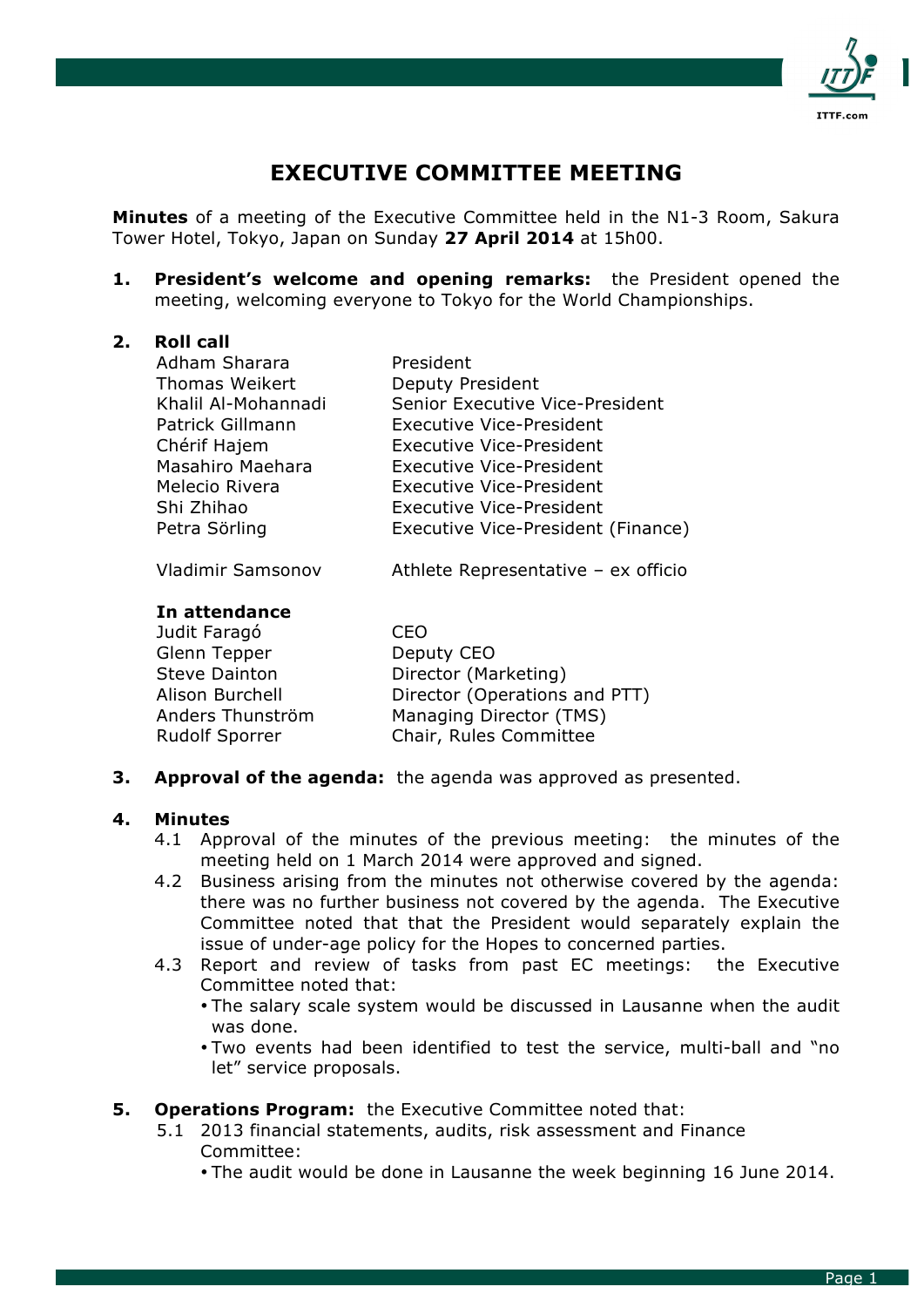

- The Singapore office audit had just been completed and the final signed statements would be issued once all Executive Committee members had signed them.
- The turnover in Singapore office was in the region of USD 1m.
- 5.2 Professional staff update:
	- The staff structure matrix had been updated.
	- There was now 9 ITTF and TMS staff in the office in Singapore.
- 5.3 AGM and BoD:
	- 5.3.1 BoD replacements and AGM preparation:
		- The President explained the possible changes on the Board of Directors due to changes in positions or retirements. The list would be presented to the BoD for approval one by one.
		- Following the announcement in the March EC minutes of the retirement of the president, which leads to a vacancy on the Executive Committee. Table Tennis Canada, in the spirit of continental representation on the Executive Committee, had nominated, in coordination with NATTU, Bruce Burton to be an Executive Vice-President although the constitution did not preclude any other nomination being considered.
		- BoD replacements and to fill vacant position in EC have to be approved and decided by the BoD according to the constitution.
		- The EC confirmed that according to the constitution, a Board member could have a maximum of 2 votes as an association delegate and holding a proxy at the AGM.
		- The Rules Committee Chair suggested that the AGM proposals, 3, 5, 10, 11 and 12 could be taken together as they all related to deleting the phrase "over or around the net assembly".
	- 5.3.2 Anti-Doping Rules:
		- The draft rules had been sent to WADA to check and there had been some additional changes to be implemented and these would be presented at the Board meeting.
		- An amount for a financial sanction had to be proposed for the approval of the Board and could be "up to US\$500" so it would allow some flexibility.
	- 5.3.3 New Chair position:
		- Email correspondence had been distributed to clarify the reasons for the president retiring from the presidency including being able to continue his contribution to the ITTF and to be eligible to stand for election to other multi-sports organizations.
		- This new ITTF Chair position would chair meetings of the AGM, while the President would chair meetings of the Board.
		- There is already a policy and provision for a past president in good standing to become automatically an honorary president.
- 5.4 Appointments to the Nominations Committee:
	- Following the last meeting, nominations from Oceania and North America had been received.
	- However, the nominee from Oceania was a full member of another committee, which was not permitted in terms of the constitution.
	- The president of the OTTF should attend the Nominations Committee meeting but if he were not able, Mr Gillmann would attend.
- 5.5 Appointments to the Athletes' Commission: this was postponed to the next meeting.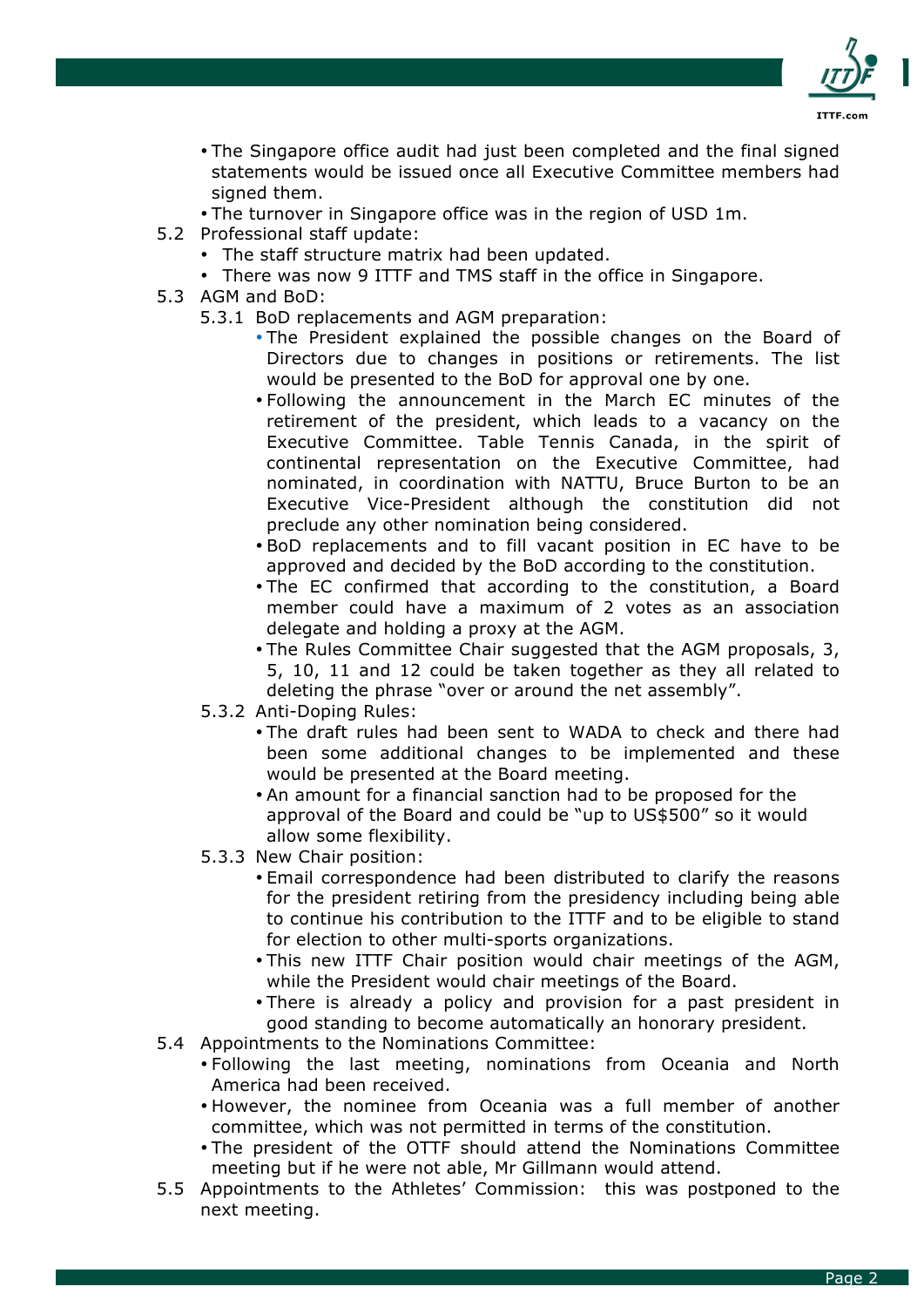

- 5.6 National Associations recognition issues:
	- 5.6.1 Ratification of the decision on the Indonesian association:
		- The participation of the team entered was confirmed.
		- It was confirmed and accepted that the delegates will not be allowed to participate in the AGM.
	- 5.6.2 Cote d'Ivoire: there was currently dispute over the position of president, a delegate had still been appointed by the association to represent the association at the AGM.
- 5.7 Equipment: Technical Leaflet T3 "made in….":
	- Some ball suppliers reflected the country where the supplier had its headquarters on the ball whereas the balls were often made in another country.
	- In order to avoid any person being misled, the country of manufacture should be reflected on the ball and the packaging. This is a change in policy.
- 5.8 Merit award:
	- Viljar Kasemaa had been nominated for the award by the Estonian association.
	- The Nominations Committee would soon present clear criteria for this award in future.

The Executive Committee asked the CEO to distribute the nominations for the vacancies on the Board of Directors to all Board members.

### **2-EC-04-2014**

The Executive Committee resolved to recommend to the Board that the fines for anti-doping offences be "up to US\$500".

### **3-EC-04-2014**

The Executive Committee resolved to appoint the following persons to the Nominations Committee:

CHAN Foong Keong (Malaysia) - Chair Abdullah AL MULLA (Qatar) - Deputy Chair Wahid Enitan OSHODI (Nigeria) Ivam PASSOS (Brazil) David JACKSON (Canada) Sirje LUBI (Estonia) Sandra DEATON (England) Andreas GEORGIOU (Cyprus) Advisor: Walter RÖNMARK (Sweden) Executive Vice-President: Cherif Hajem Senior staff member (no voting rights): Alison Burchell

### **4-EC-04-2014**

The Executive Committee ratified its decision to allow the Indonesian team to compete in the World Championships and to cancel the participation of the Indonesian delegates at the AGM.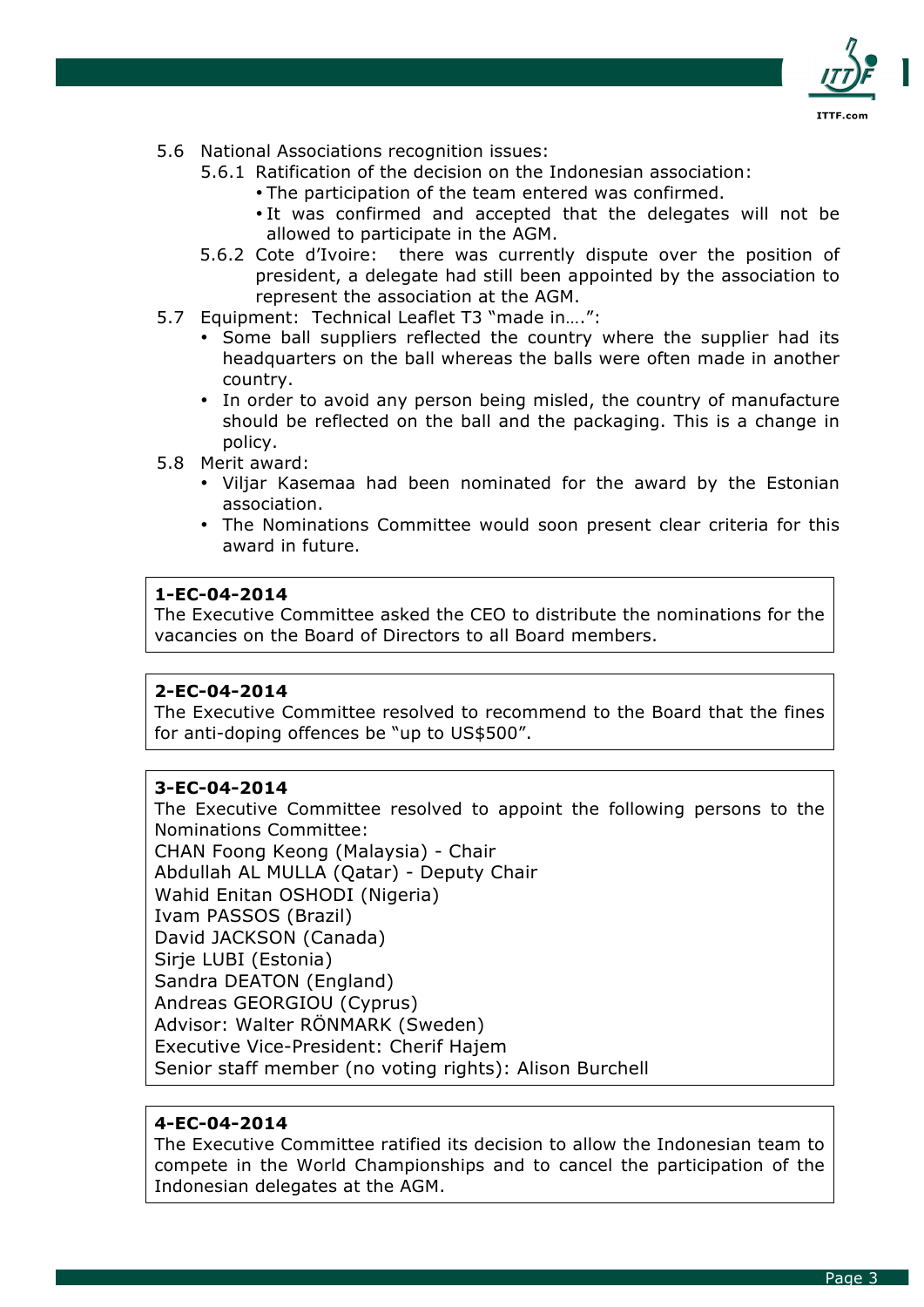

The Executive Committee resolved to request the Equipment Committee to amend the relevant Technical Leaflet for the Board's consideration to ensure that the country of manufacture of the ball was marked on the ball and its packaging and the same to apply to all ITTF approved equipment.

# **6-EC-04-2014**

The Executive Committee resolved to award the Merit Award to Viljar Kasemaa at the AGM to be held in 2015.

## **6. Competition Program:** the Executive Committee noted that:

- 6.1 2014 World Championships update:
	- 114 men's and 95 women's teams had been entered leading to the Men's  $5<sup>th</sup>$  division having 3 groups of 6 teams and having almost complete women's  $4<sup>th</sup>$  division.
	- The accreditation process was running well.
	- An estimated 15 associations had not yet paid their full hospitality fees.
	- The general logistical support was working well.
	- 2 halls would be in operation for the full period of the event so effectively running 2 world championships in parallel.
	- The competition and training halls had opened on time with no problems experienced relating to the flooring and equipment.
	- The net camera had been lowered on the show courts.
	- LED screens were being used and feedback would be appreciated.
	- The flooring colour pantone was darker than usual and LED screens were being used on the short sides of the show courts, feedback would be appreciated both on site and for the television images.
	- With "Japan Golden Week" being during the World Championships, there should be a significant number of spectators and less traffic on the road.
	- On 5 May 2014, 120 children from the Tsunami affected area of Japan would attend the Championships and 2 male and 2 female top players would play with the children.
	- TV Tokyo would celebrate its  $50<sup>th</sup>$  anniversary this year.
	- For the first time matches from lower divisions would be covered on 3 tables by live streaming on YouTube. The usual live coverage from the main hall would be streamed on itTV.
	- 900 volunteers had been recruited for the World Championships.
- 6.2 World Championships entry proposal possible amendments:
	- The reduction in the number of teams as proposed would affect a significant number of associations.
	- 72 to 96 teams should be the range of the number of team entries manageable for potential organizers, in case of higher numbers less persons would get free hospitality.
	- A modified proposition could be considered with fixed number of entries: 96 or 84 teams providing free hospitality for 5 persons or 72 teams providing free hospitality for 7 persons.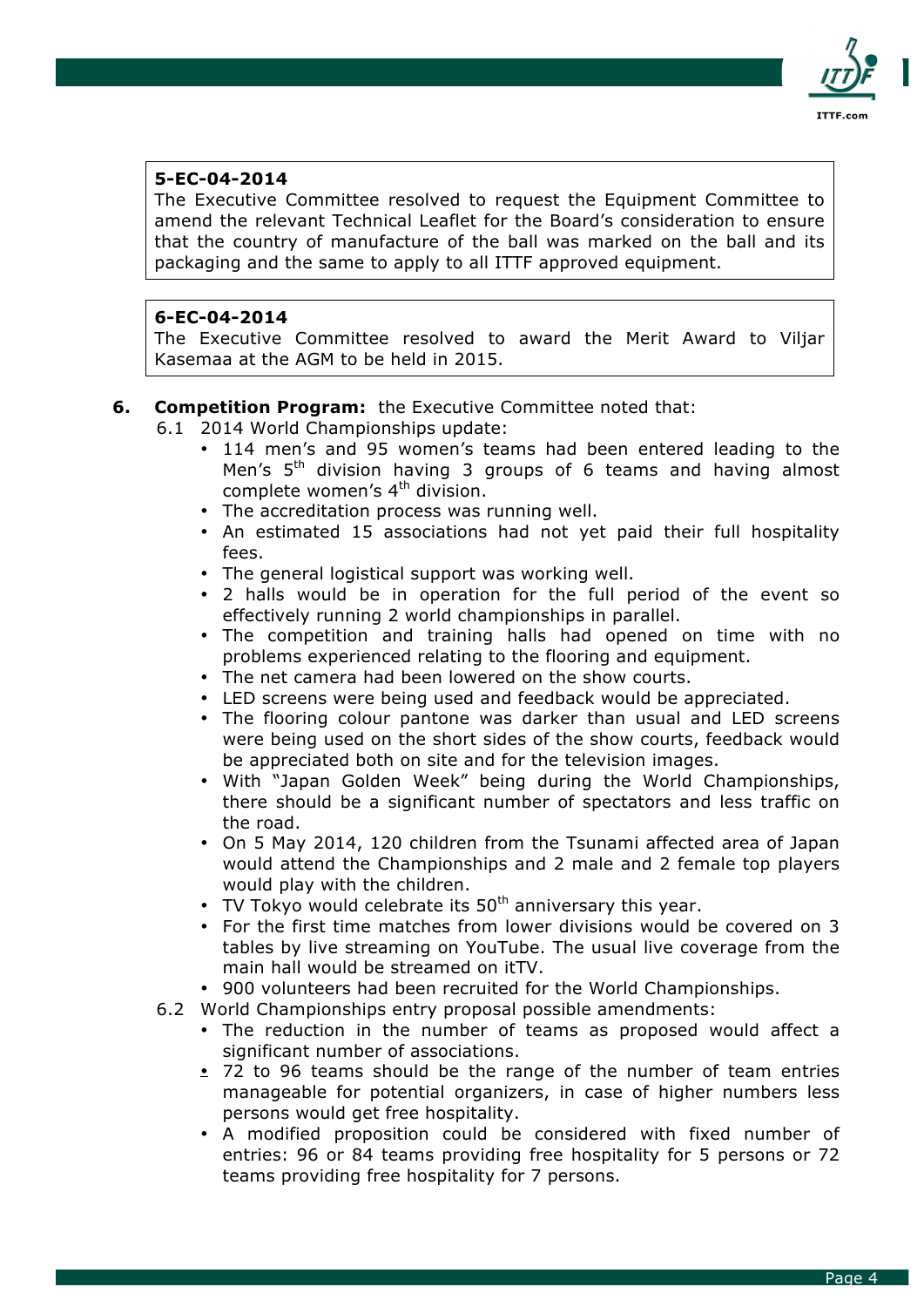

- For the individual event, all associations could have guaranteed 3 players and additional maximum 2 players for top ranking positions in singles and 2 pairs in all doubles, except the host association, which would have 6 entries in singles and 3 pairs in doubles.
- For next organizers: in 2015 China would like to maintain or even increase the number of entries in doubles, while for Malaysia, Germany and Sweden, a reduction would help them to organize the event.
- A reduction in the number of participants would help to strengthen the continental championships.
- 6.3 2015 World Tour provisional program: was postponed to the next meeting.
- 6.4 Next major junior event organizers: South Africa would present a bid for the World Junior Championships in 2016 and Barbados for the 2014 World Cadet Challenge.

The Executive Committee resolved to amend the proposition on numbers of teams to participate in the world championships, establishing fixed number of entries and allowing organisers to indicate whether they would be able to accommodate 96, 84 or 72 teams.

## **7. Marketing Program:** the Executive Committee noted that:

- 7.1 New developments:
	- The trick-shot competition would continue.
	- A number of sponsors had come in to support ITTF through YouTube.
- 7.2 TMS International Sponsorship update and payments:
	- Enlio had signed for 5 years to provide the flooring for two of the World Cups for 3 years (2014, 2015, 2016), the 2016 World Championships and the Youth Olympic Games in 2018.
	- Up to now payments of sponsorship income of more than USD2m had been transferred to Lausanne and Ottawa.

### **8. Development Program:** the Executive Committee noted that:

- 8.1 New ITTF members:
	- Mali and US Virgin Islands would be proposed for membership at the AGM.
	- Thereafter, establishing associations in 5 countries, which have NOCs but are not ITTF members yet would be the next focus.

### **9. Education & Training Program:** the Executive Committee noted that:

- 9.1 Road to Nanjing and YOG update:
	- Oceania's qualification event would be held in May 2014.
	- 8 universality places (4 men and 4 women) would need to be allocated.
	- The IOC had indicated that each universality candidate is encouraged to compete in the qualification process.
	- As a result, one candidate had qualified while also being a universality candidate.
	- After the YOG in Nanjing, the reallocation of universality places policy should be changed. A recommendation will be made to the IOC.
	- 30 places were available for the Road to Nanjing training camp in June in Shanghai and the entry would be finalized in the next weeks ahead.